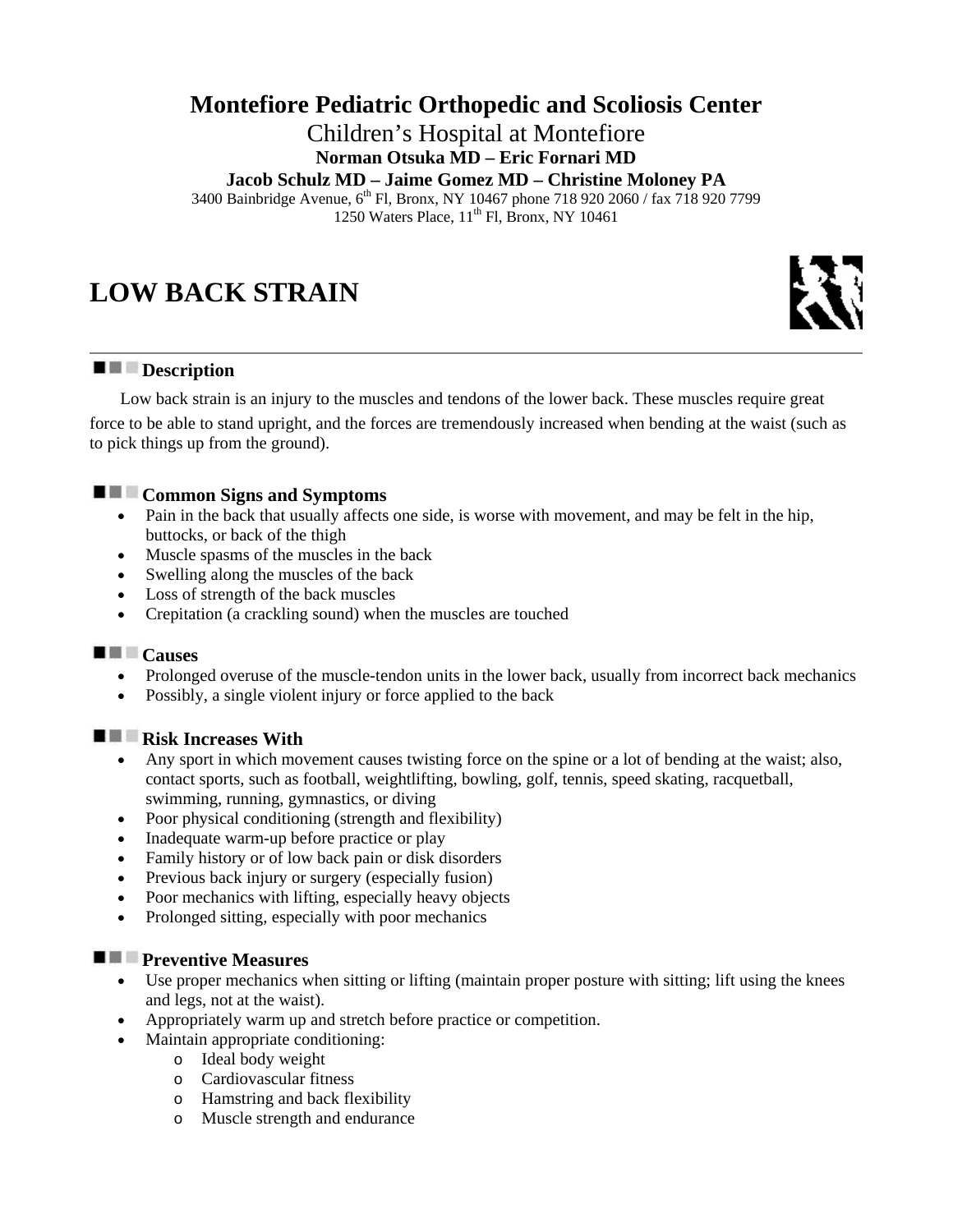## **Expected Outcome**

This condition is usually curable, with appropriate conservative treatment, within 6 weeks.

## **Possible Complications**

- Frequent recurrence of symptoms, resulting in a chronic problem; appropriately addressing the problem the first time decreases frequency of recurrence
- Chronic inflammation, scarring, and partial muscle-tendon tear
- Delayed healing or resolution of symptoms
- Prolonged disability

## **E** General Treatment Considerations

 The injury to the back results in pain and inflammation. The pain and inflammation result in muscle spasms of the back muscles, which in turn result in more pain. Thus the initial treatment consists of rest, medications, and ice to relieve pain, inflammation, and muscle spasms. As pain and spasms subside, exercises to improve strength and flexibility and proper back mechanics are started. Referral to a physical therapist or athletic trainer may be recommended for these exercises, education regarding back mechanics, and possibly other treatments, such as transcutaneous electronic nerve stimulation (TENS) or ultrasound. A corset or back brace (low back) may be recommended. Biofeedback and psychotherapy may also be prescribed. Prolonged bed rest is felt to be of more harm than good at this time. Bending your knees to pick things up off the ground (as opposed to bending at the waist), laying flat on your back on a firm mattress with a pillow under your knees, and using good posture when sitting are helpful. Occasionally an injection of cortisone, with or without local anesthetics, may be administered to help relieve the pain and spasms.

## **Medication**

- Nonsteroidal anti-inflammatory medications, such as aspirin and ibuprofen (do not take within 7 days before surgery), or other minor pain relievers, such as acetaminophen, are often recommended. Take these as directed by your physician. Contact your physician immediately if any bleeding, stomach upset, or signs of an allergic reaction occur.
- Topical ointments may be of benefit.
- Pain relievers and muscle relaxants may be prescribed as necessary by your physician. Use only as directed and only as much as you need. Do not use any heavy machinery or drive a car while on these medications.
- Oral corticosteroids or injections of corticosteroids into the spot of the most muscle spasms or pain occasionally may be administered.

## **Heat and Cold**

- Cold is used to relieve pain and reduce inflammation for acute and chronic cases. Cold should be applied for 10 to 15 minutes every 2 to 3 hours for inflammation and pain and immediately after any activity that aggravates your symptoms. Use ice packs or an ice massage.
- Heat may be used before performing stretching and strengthening activities prescribed by your physician, physical therapist, or athletic trainer. Use a heat pack or a warm soak.

## **Notify Our Office If**

- Symptoms get worse or do not improve in 2 to 4 weeks despite treatment
- You develop numbness, weakness, or loss of bowel or bladder function
- New, unexplained symptoms develop (drugs used in treatment may produce side effects)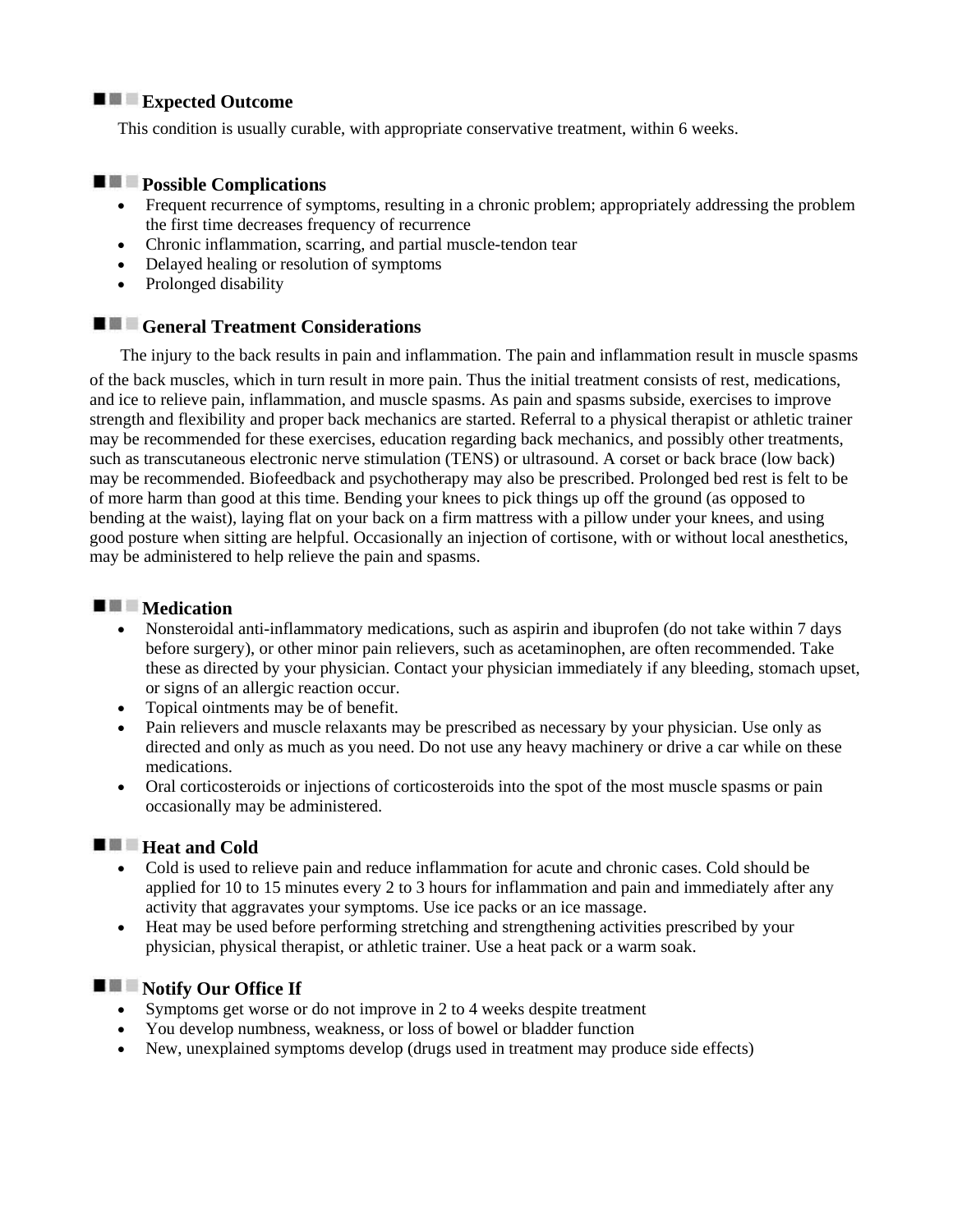### **RANGE OF MOTION AND STRETCHING EXERCISES •** Low Back Strain

The exact range of motion and stretching exercises appropriate for you *usually* need to be determined on an individual basis. Some individuals respond better to flexion (pulling your knees to your chest), whereas others respond better to extension (placing an arch in your back). *The key point to remember is that if any exercise (range of motion, stretching, or strengthening) causes pain to radiate away from your back and toward your buttocks or legs, stop immediately. The purpose of these exercises is to begin to decrease the intensity and the size of the area of your pain.*

These are some of the *initial* exercises you may start your rehabilitation program with until you see your physician,

physical therapist, or athletic trainer again or until your symptoms are resolved. Flexion and extension exercises are presented. *The specific exercises that are appropriate for you must be specified by your physician, physical therapist, or athletic trainer before you start them.* Please remember:

- Flexible tissue is more tolerant of the stresses placed on it during activities.
- Each stretch should be held for 20 to 30 seconds.
- A *gentle* stretching sensation should be felt.
- If pain or other symptoms radiate away from the back toward the buttocks or legs, stop the exercises immediately.

#### **LUMBAR FLEXION** • Single Knee to Chest

- 1. Lie on your back with both legs flat on the floor.
- 2. Bend one hip and knee up toward your chest.
- 3. Grasp knee with your hand(s) and pull it gently toward your chest.
- 4. Keep the other leg flat on the floor while doing this exercise.
- 5. Repeat with the opposite side.
- 6. Repeat exercise 5 times, 2 times per day. Hold each repetition 5 to 10 seconds.



#### **LUMBAR EXTENSION** • Prone on Elbows

- 1. Lie on your stomach on the floor.
- 2. Place your arms underneath you and "prop" up on your elbows as shown.
- 3. Allow your back to relax and sag. Hold this position for 30 to 45 seconds.
- 4. Return to your starting position, lying on your stomach, flat on the floor.
- 5. Repeat exercise 3 times, 2 times per day.



#### **LUMBAR FLEXION** • Double Knee to Chest

- 1. Lie on your back with both legs flat on the floor.
- 2. Bend one hip and knee up toward your chest and then the other.
- 3. Grasp your knees with your hands and pull them gently toward your chest.
- 4. Hold this stretch position for 5 to 10 seconds.
- 6. Repeat exercise 5 times, 2 times per day.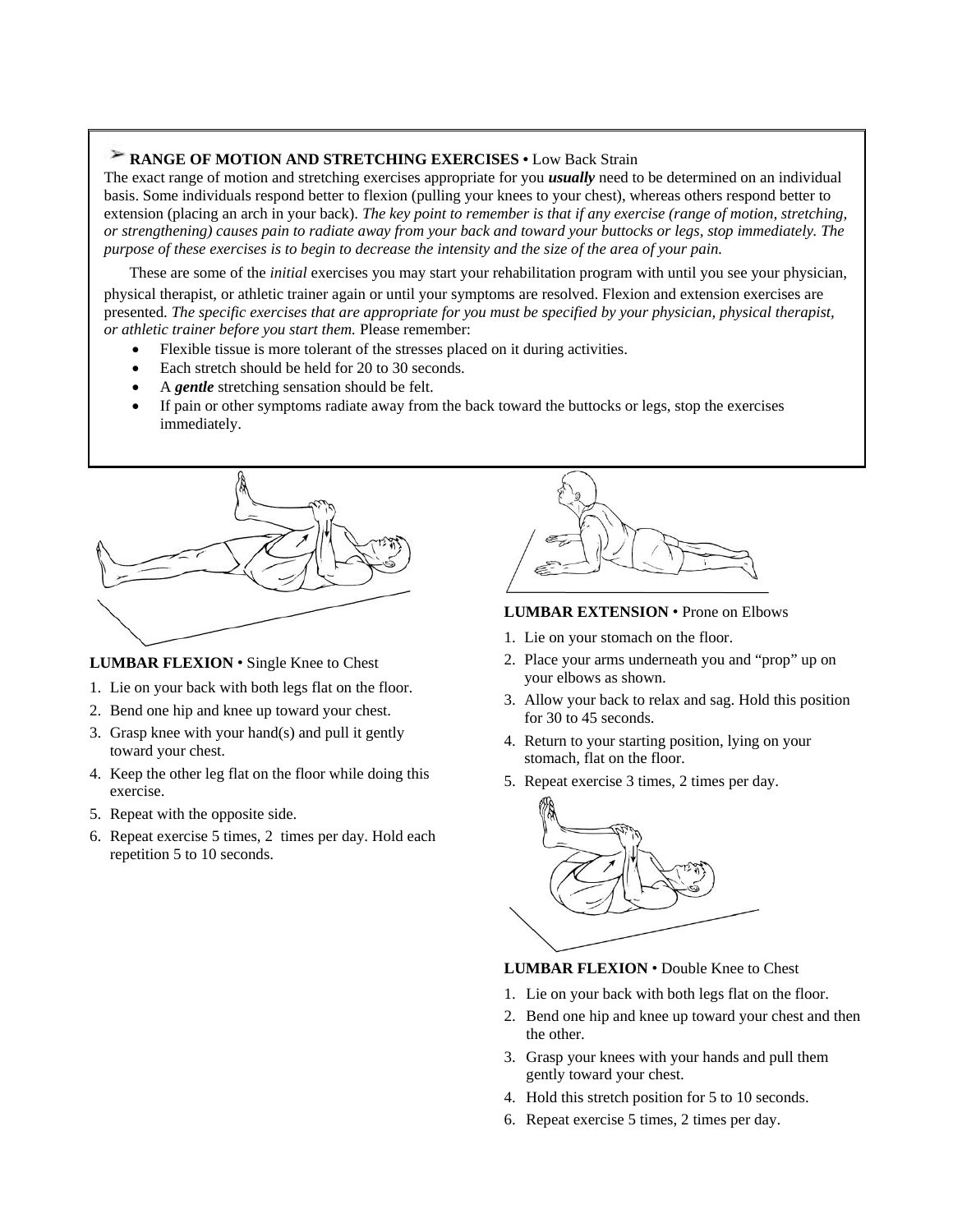



### **LUMBAR EXTENTION** • Prone Press Ups

- 1. Lie on your stomach on the floor as shown in the picture.
- 2. Place your palms flat on the floor. Push down on your hands, straightening out your arms and putting an arch in your back. Straighten your elbows fully, while keeping your hips on the floor.
- 3. Return to your starting position.
- 4. If you are unable to fully straighten your elbows while keeping your back relaxed, place your hands farther in front of you and try again.
- 5. Repeat exercise 5 times 2 times per day. Hold each repetition 5 to 10 seconds.



#### **LUMBAR ROTATION**

- 1 Lie on your back with your hips and knees bent, feet flat on the floor.
- 2. Keep your arms out at your sides and your shoulders flat on floor.
- 3. Rotate hips and knees to one side as far as you can while keeping arms and shoulders flat on floor. Hold this position for 5 seconds.
- 4. Reverse position and rotate your hips and knees to the opposite side. Hold this position for seconds.
- 5. Repeat exercise 10 times, 2 times per day.



## **LUMBAR NEUTRAL POSITION**

- 1. Position yourself on your hands and knees as shown.
- 2. Tighten your stomach muscles and tuck your pelvis/hips under, arching your back as shown in the diagram. Hold this position for5 seconds.
- 3. Tighten your back muscles, rotating your buttocks up and allowing your back to arch/sag as shown. Hold this position for 5 seconds.
- 4. Find a middle/neutral position. Tighten your stomach and back muscles. Hold this position for 5 seconds.
- 5. Repeat exercise 10 times, 2 times per day.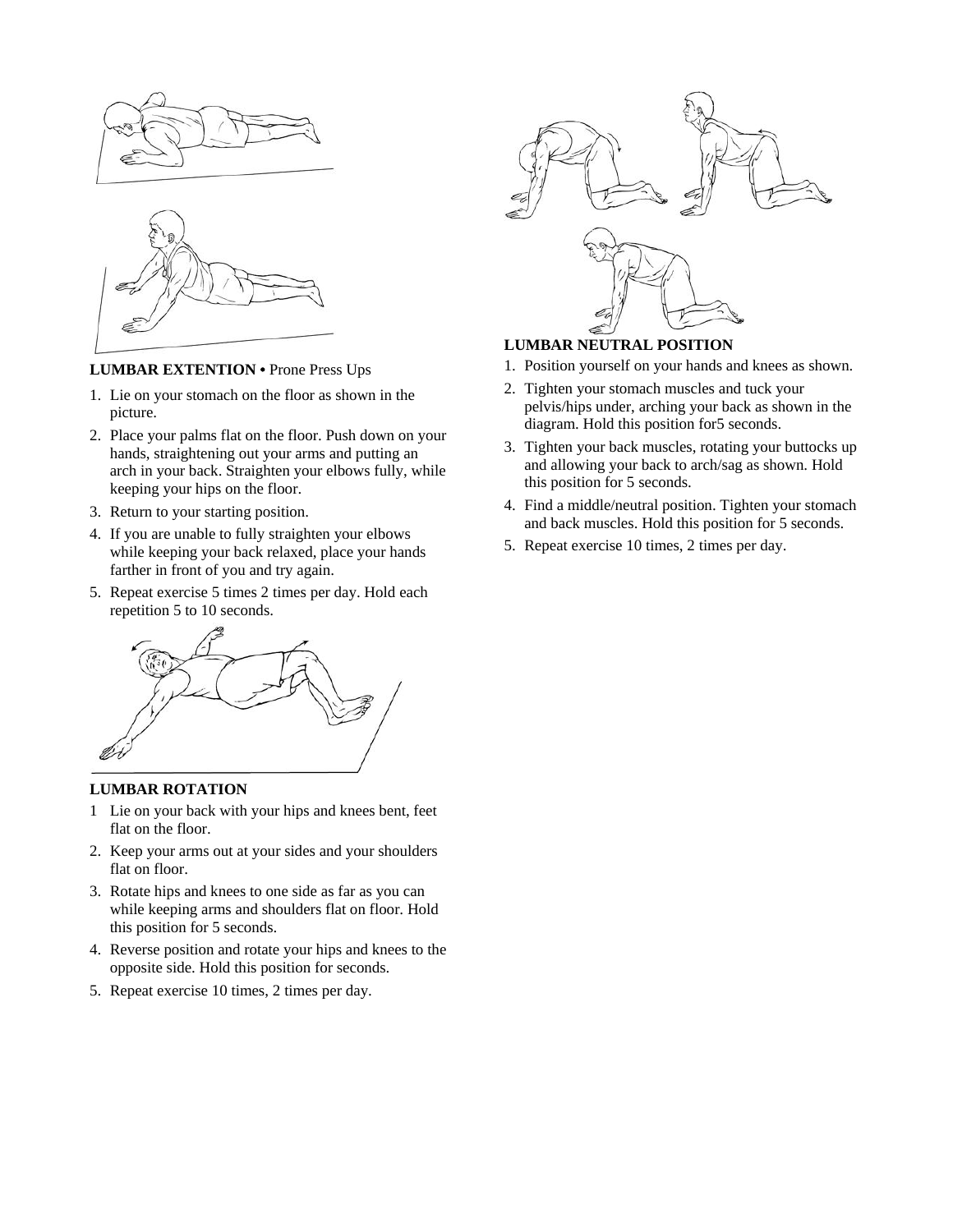## **STRENGTHENING EXERCISES •** Low Back Strain

These are some of the *initial* exercises you may start your rehabilitation program with until you see your physician, physical therapist, or athletic trainer again or until your symptoms are resolved. Please remember:

- Strong muscles with good endurance tolerate stress better.
- Do the exercises as *initially* prescribed by your physician, physical therapist, or athletic trainer. Progress slowly with each exercise, gradually increasing the number of repetitions and weight used under their guidance.
- If pain or other symptoms radiate away from the back toward the buttocks or legs stop the exercises immediately.





#### **PELVIC TILT**

- 1. Lie on the floor as shown. You may do this exercise with your knee bent or straight. It is harder with the knees straight.
- 2. Tighten your stomach and buttock muscles and push back flat onto floor. If you do this properly your pelvis will rotate in the direction shown in the diagram. Hold each repetition 15 to 20 seconds.
- 3. Repeat exercise 5 times 2 times per day. *Do not hold your breath. Count out loud!*



#### **PARTIAL SIT UPs**

- 1. Lie flat on your back with your hands resting on your thighs.
- 2. Tuck your chin to your chest.
- 3. Slowly sit up until you touch the top of your knees.
- 4. Hold this position for a count of 15. *Count out loud. Do not hold your breath!*
- 5. Return to the starting position.
- 6. Repeat exercise 5 times, 2 times per day.



### **QUADRIPED** • Opposite UE/LE Lift

- 1. Position yourself on your hands and knees.
- 2. Keep your back flat and parallel to the floor. *Do not allow it to arch or move during this exercise.*
- 3. Lift your *left* arm up to shoulder height. Hold this position and lift your *right* leg to the same height.
- 4. Balance and hold this position for 15 to 30 seconds.
- 5. Return to starting position and repeat with the opposite arm and leg.
- 6. Repeat exercise 5 times, 2 times per day. Do not hold your breath. Count out loud.



## **DOUBLE LEG HOLD**

- 1. Lie on your back with your hips and knees bent.
- 2. Bend your legs/hips toward you as shown.
- 3. Tighten your stomach muscles and press your back flat into the floor.
- 4. While keeping your back flat on the floor, *slowly* let your legs back down. When you feel your back start to arch, stop and hold that position. *Count out loud to 15. Do not hold your breath!*
- 5. Return to the starting position.
- 6. Repeat exercise 5 times, 2 times per day.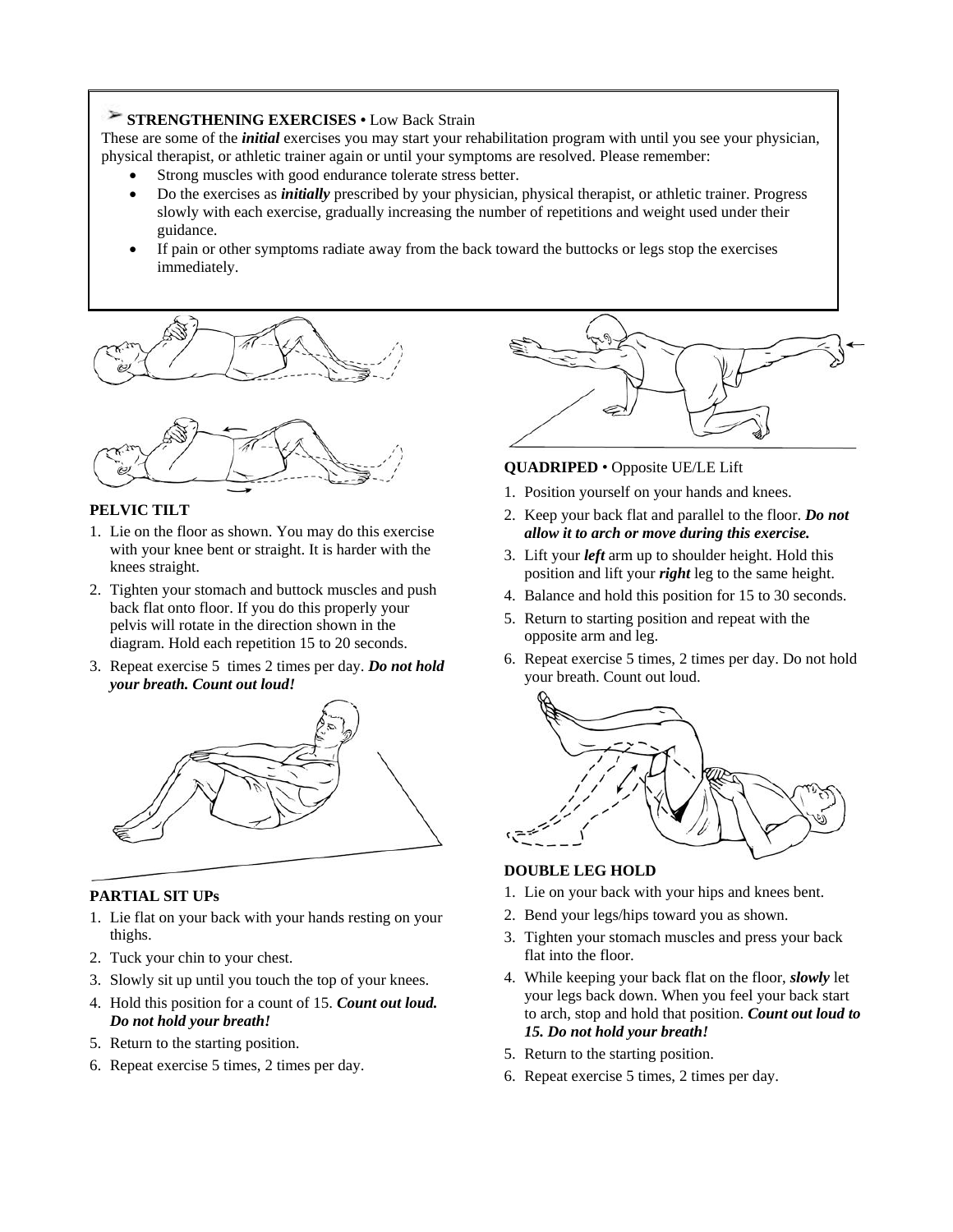# **POSTURE AND BODY MECHANICS CONSIDERATIONS •** Low Back Strain

Maintaining the most appropriate posture and using correct body mechanics can have a significant effect on back pain. The following are basic suggestions regarding proper posture and body mechanics. These should be specifically discussed with your physician, physical therapist, or athletic trainer. Please remember:

- Good posture minimizes the stress and strain on any portion of your spine.
- Do the exercises as *initially* prescribed by your physician, physical therapist, or athletic trainer.
- Incorporate these exercises and posture principles into all of your daily and recreational activities.



#### **RESTING POSITIONS**

Sleep or rest on a firm surface. Find a position of comfort. The most commonly suggested positions are sidelying with a pillow between your knees or on your back with a pillow under your knees.



#### **PROPER SITTING POSTURE**

Do not slouch sit! Sit with a small rolled-up towel, foam cushion, or pillow in your low-back area, just above your belt. Sit with your buttocks all the way back in the chair.



#### **CORRECT LIFTING TECHNIQUES DO:**

- Lift with your legs, keeping your back straight.
- Use a footstool for objects that need to be placed or retrieved from high locations.
- Use two people for heavy or awkward objects.



#### **INCORRECT LIFTING TECHNIQUES DO NOT:**

- Lift with your legs straight and your back flexed/bent.
- Lift objects that are too heavy over your head.
- Ever lift and twist at the same time.
- Lift an object that is too heavy or awkwardly shaped without help.